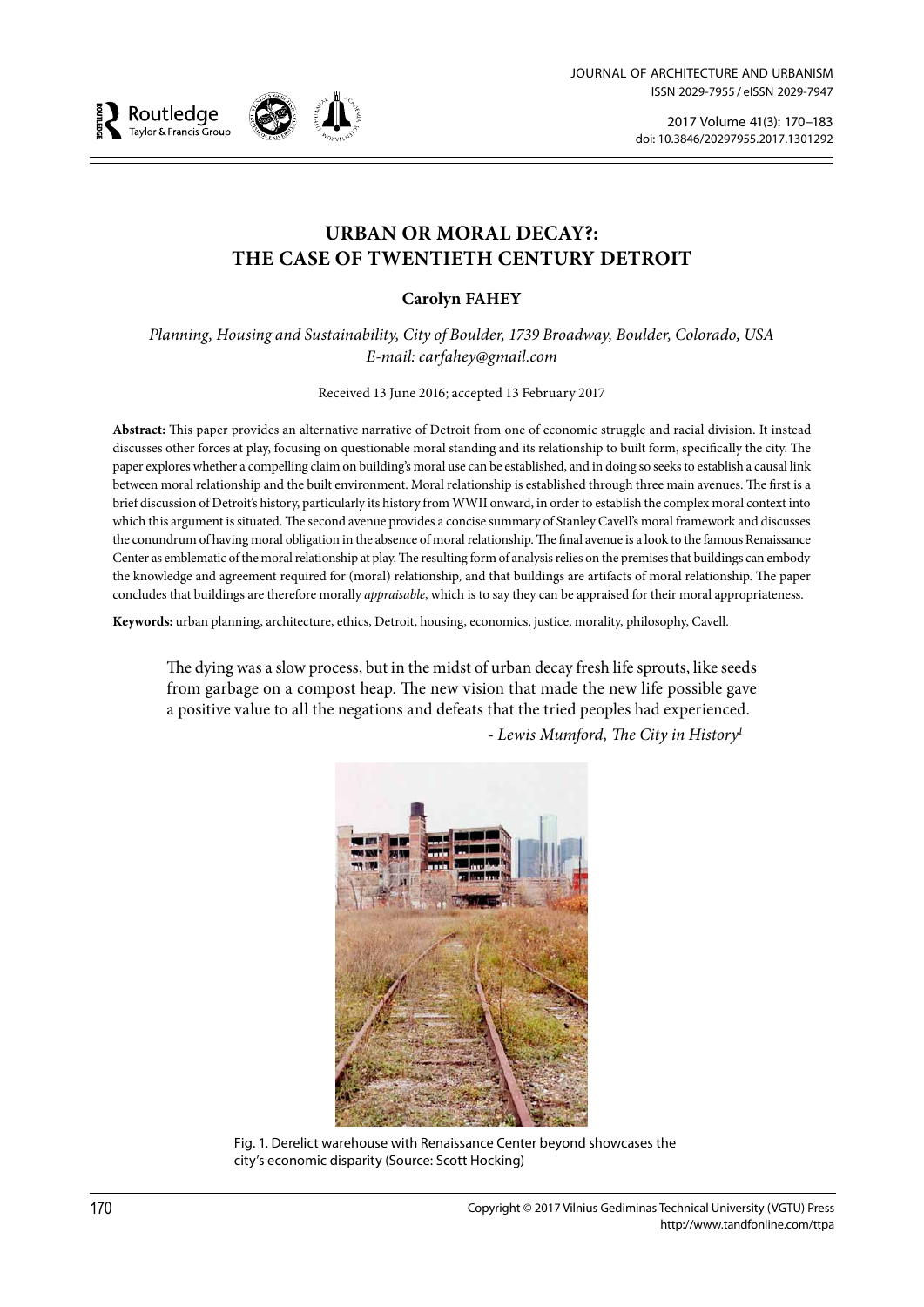## **Introduction**

Detroit's story as one of economic struggle and racial division is well-known and publicized. The story recently added a new chapter as national and international attention renewed when the car manufacturers faced bankruptcy that resulted in a number of controversial federal buyouts. The attention generating phenomenon known as ruin porn, has been fueled in part by photographers such as Camilio Jose Vergara (see Fig. 1 for an example of the type of photographs circulating the global media). The photographs provide a safe vantage point for the global spectator to follow Detroit's ruination. An explanation of Detroit's decline from car manufacturer mecca is commonly portrayed as a series of economic woes further complicated by extreme racial division. This paper provides an alternative narrative discussing other forces at play, with a focus on questionable moral standing and its relationship to built form, specifically the city.<sup>2</sup> The paper will explore whether a compelling claim on building's moral use can be established, and in doing so it will seek to establish a causal link between moral relationship and the built environment. Moral relationship will be established through three main avenues. The first is a brief discussion of Detroit's history, particularly its history from WWII onward, in order to establish the complex moral context into which this argument is situated. This analysis relies heavily on Thomas Sugrue's seminal text *The Origins of the Urban Crisis* because the analysis and content is uniquely well situated for making moral arguments, as Sugrue highlights not just what was done but what *could have* been done. The second avenue provides a concise summary of Stanley Cavell's moral framework as presented in his seminal 1979 text *The Claim of Reason* and discusses the conundrum of having moral obligation without moral relationship. The final avenue is a look to the famous Renaissance Center as emblematic of the moral relationship at play. While this analysis does not negate the role of economics and race in Detroit's story, it does seek to add moral questions largely undealt with in popular accounts. Making this analysis not just an original contribution to understanding morality in architecture and urbanism, but an original contribution to the story of Detroit's decline.

## **Boundaries of Morality**

Despite popular attributions of Detroit's urban deterioration and negligence as caused by the decline of the auto industry are in combination with extreme racial tension – both of which certainly did negatively impact the socio-cultural environment – urban historians, sociologists, and political scientists tell a much

different story of Detroit's decline (Romney 2008: A35; Maynard, Blunkley 2008: B1; Hackman 2014).3 Amongst the key points the popular accounts overlook is that Detroit has been in decline since at least 1950, and there is no direct correlation between racial tensions, namely the race riots, in affecting the population decline (as is evidenced by the U.S. Census records). Yet, there is a strong correlation between job loss and population decline, likely due to the highly centralized economy (Sugrue 1996).

The post-war economy was centered on car manufacturing, serving as the largest national producer of cars. The removal of corporate obligations to employees and locale as well as the introduction of new trade boundaries restructured the economy creating no need or desire for highly concentrated manufacturing. Thus it appears the major population declines were caused by war and changes in economic structures. The first population dip occurred in the early 1940s with the drafting of soldiers for WWII. The Vietnam War had a similar effect in the 1960s, but was compounded by the deunionization of corporate employees and growing suburbanization (U.S. Census).4 More recently in the late 1990s and 2000s, neoliberal's 1994 North American Free Trade Agreement (NAFTA) decimated Detroit and the Rust Belt region's economy as it gave the right to trade freely within a large geographic area, effectively restructuring the local economies through the region and dispersing former concentrations, such as Detroit.

Definitive amongst urban historical accounts of Detroit, Thomas Sugrue's *The Origins of the Urban Crisis*, provides a detailed analysis depicting Detroit's elected and appointed officials as holding key responsibility for the declining appearance and functionality of the city's buildings and infrastructure. The actions underpinning the decline, as Sugrue demonstrates, can be found in the formation of critical public policies. The painstaking detail Sugrue provides, echoes many of the patterns also accounted for in the 1968 report, also known as the Kerner Report.<sup>5</sup> Sugure's analysis differs from the report in that it focuses on the particular history of Detroit. Sugrue ultimately does not establish the fairly obvious symptoms of poverty, but rather works to undercover the causes. For Sugrue one of the major causes is the systematic isolation of minority groups from local, state, and federal support whether in the form of democratic representation or direct subsidies such as Federal Housing Act (FHA) loans, both readily made use of by mainstream groups.

The alternative narrative of Detroit's urban history begins with democratic representation. Detroit's political structure was insufficiently stratified to represent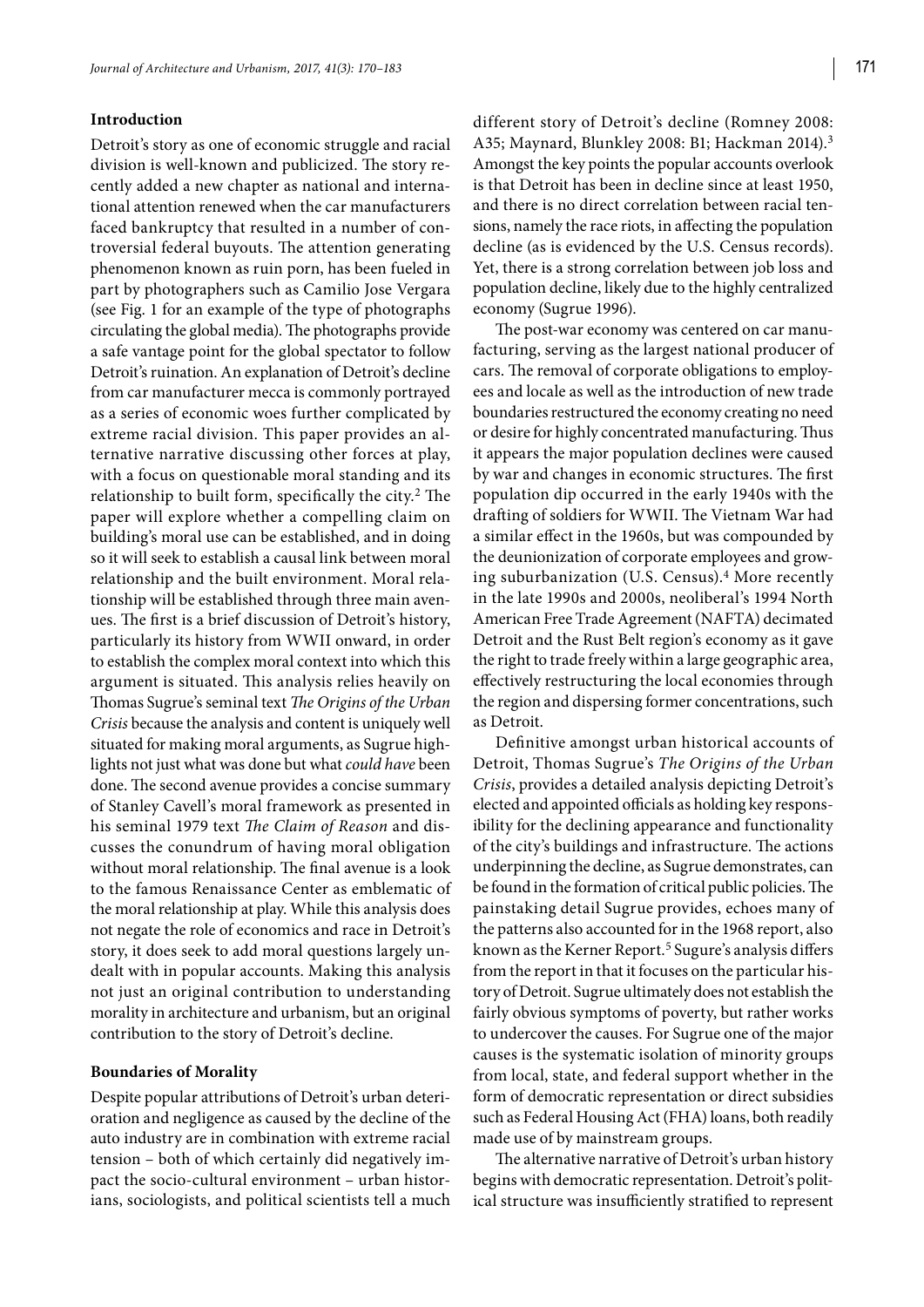the different groups present within the city, which precluded the already marginalized groups from partaking in "decisions having community-wide effect" (Marger 1979: 343). The lack of democratic representation precluded marginalized groups not only from having a policy-based relationship with the city that could benefit them; it precluded them from protecting their rights and promoting their interests as citizens. Those that did have such a relationship fully utilized its power to their personal advantage at the exclusion of others.

The majority developed a compelling ideological position supporting their group's specific socio-economic interests. The majority wanted to secure their own economic progress as well as their idea of good society. As a group, they were well-organized, articulate and ultimately effective in getting what they wanted. Sugrue briefly describes the generation: "In reaction to the economic and racial transformation of the city, Detroit's whites began fashioning a politics of *defensive localism* that focused on threats to property and neighborhood" (Sugrue 1996: 210). The majority drew on defensive localism, or exclusionary practices, to justify decision-making across the city. Most notably, such decisions included building neither housing – as recommended by experts in the midst of a known housing shortage – nor implementing other potentially useful public policies designed to address the growing housing crisis within the city (Sugrue 1996).

The severe economic marginalization of African Americans meant that they struggled to find equal opportunity in education, employment, and housing. In many instances, the economic obstacles manifested as explicit racism. Employers hired African Americans less frequently or not at all. When employers did hire African Americans, the positions were usually the lowest ranking, independent of knowledge, skill, or incumbency. Furthermore, education remained legally segregated until 1955, after the Brown v. Board of Education case, yet at the same time, the cost of university tuition remained prohibitive for most. Implicit racism, or institutionalized racism, was increasingly relied upon as overt racism became illegal or increasingly socially unacceptable. In the case of housing, the 1934 FHA policy was a progressive act to help middle and working class Americans secure a place on the housing ladder as never before. The act provided subsidies and access to affordable mortgages that allowed many Americans to purchase homes that would not otherwise have access to. The loans were a critical component in the post war housing boom. Yet, the federal loans were largely inaccessible for African Americans to secure, because banks and realtors remained untrusting of the African American community (Sugrue 1996; Kanner 2013). Practices such as redlining insured unequal access to funds. Thus, African Americans remained barricaded behind invisible administrative and institutional walls, as opposed to the barriers of legislated segregation and slavery.

The African American struggle to secure an income meant they could not simultaneously seek out the training necessary to seek out better employment options. Doubly, the people could not access federal assistance to secure mortgages for adequate housing. In cases when all these obstacles were overcome, the people faced fierce local opposition to homeownership in white working-class and middle-class neighborhoods. Preclusion from economic opportunity robbed an entire population of not just economic mobility but economic ability. The result was catastrophic, as the African American populations in Detroit suffered widespread economic deprivation resulting in decades long community blight. Cities across the country faced the same effects of FHA loans and the discriminatory practices of its administration, but Detroit seems to have suffered most severely due to inaccessible housing loans and a combination of other less significant factors (Gordon 2005).

The lack of unequal access to education, employment, and housing often manifested most clearly in unequal access to urban space. African Americans were precluded from freely participating in the housing market, which prevented them from living in the same neighborhoods, attending the same community and civic venues, and obtaining access to the same services and amenities. The restrictions manifested themselves quite clearly as neighborhoods were self-segregating, and although the population of the city continued to decline, the city's demographic majority became African American. Perhaps the clearest manifestation of unequal access to urban space is illustrated in Figure 2, which shows the majority white population on one side of the famous 8 Mile road, and the majority African American on the other. The 8 Mile road became the physical representation of hypersegregation between the white and black neighborhoods, becoming so culturally entrenched in the psyche of Detroiters that songs, such as Eminem's 8 Mile, were written about the role this road plays in the cultural landscape of the city. Interestingly enough, the socio-cultural organization on either side of this road results in physical implications, as the two sides are physically quite different. In any case, that the socio-cultural and geographic configuration exists is well-known and documented, but that it can largely be attributed to the inability of African Americans to fully participate in the economy and housing market is not.6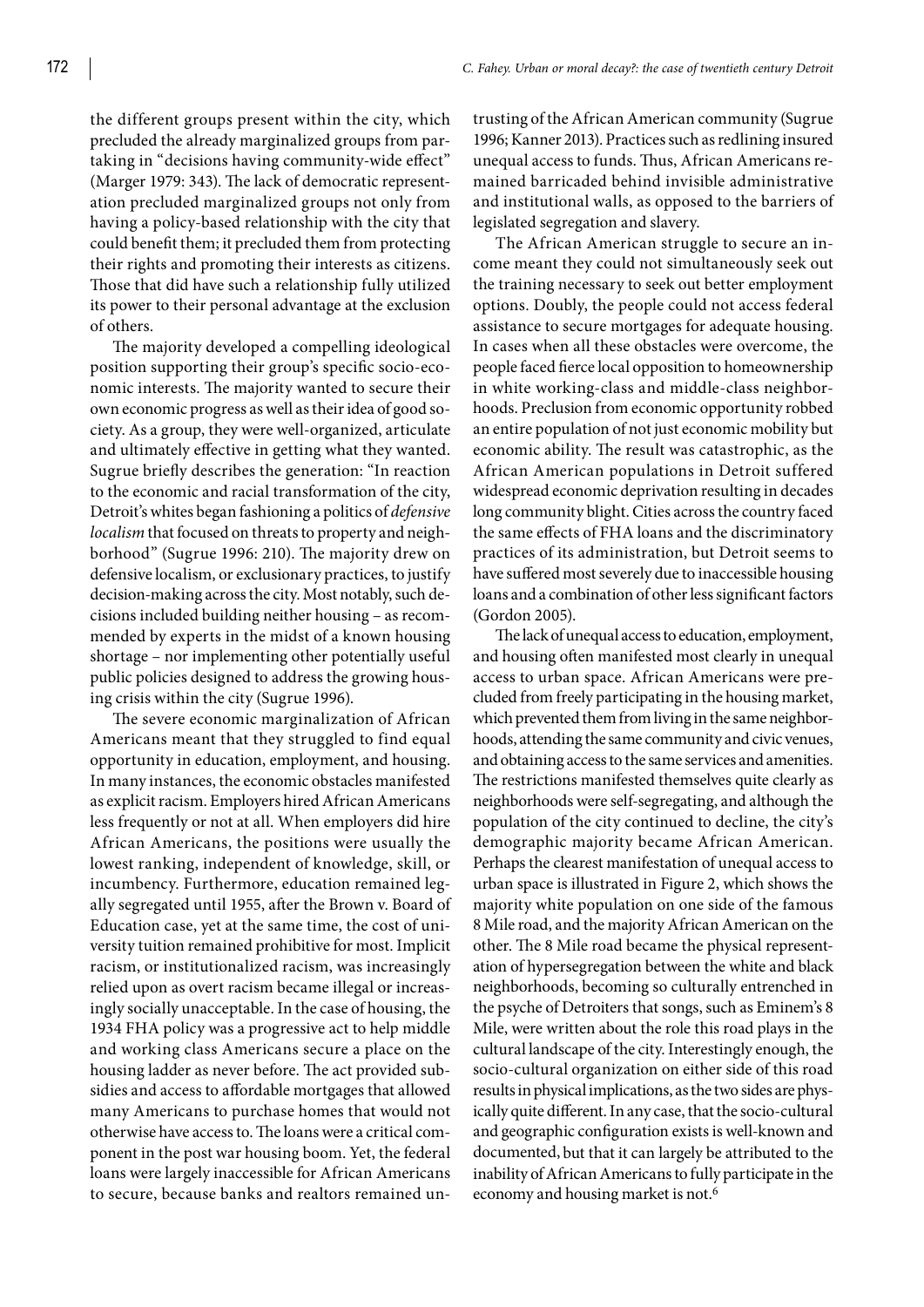

Fig. 2. Present day residences across the city by racial distribution reveals stark boundaries between white and African American as well as a marked lack of white residents overall. Blue dots indicate white residents and green African American. (*Source:* Dustin Cable, Demographics Research Group Weldon Center for Public Service, University of Virginia).

Perhaps the most visually apparent complication of Detroit's development pertains to the affordable housing shortage documented by sociologists, political scientists, and economists. Already in 1942, Detroit had been struggling to keep up with the demands of a rapidly growing population and address the consequences of its effects (Woodford 1942: E10). The city's housing demand was high during the height of the manufacturing booms, which caused a corollary population boom – roughly from 1940 to the early 1950s (see Table 1). As a result, public services were stretched and housing and planning policies were illequipped to deal with the quickly changing social demands. The city suffered from managerial retardants, such as inadequate land use and zoning policies unable, for instance, to prevent residential areas from rapidly turning into business districts (Marger 1979). The city's population and economic growth created residential districts overrun by new business districts and land use was that rapidly shifting (Marger 1979). Of particular interest is the city's inability to mitigate the growing housing shortage (Sugrue 1996; Kanner 2013).

Key in Detroit's alternative narrative is the city planning and management's lack of response to the changing city, which this paper argues brings the status of moral relationship critically into question. Clearly documented evidence shows that the city's officials and administrators actively refused opportunities to respond to changing needs and demands of its population (Woodford 1942: E10; Seigel 1997: A5). Without democratic representation of the city's marginalized minorities and poor (often the same groups), proposed projects and policies responding to growing housing demands were not adopted or otherwise implemented. The proposed building projects and policies were in-

tended to stave off the spread of poverty, but there was direct opposition. Sugrue attests that:

> In cities like Detroit, social reformers and federal officials fought to erect public housing sufficient to meet the needs of those whom the market failed to serve. But public housing advocates were repeatedly stymied by homeowners who asserted their own interpretations of New Deal social policy. They demanded that the government privilege [sic] the stability of their ownership, over and above its support for public housing (Sugrue 1996: 59).

Staunch in their belief that their intentions were good, the manifestation of defensive localism fortified a steadfast institutional wall preventing African Americans access to housing and the most fundamental element of individual economic stability within American society. Although admittedly housing itself could not have wholly solved perennially high unemployment rates, housing options would have stabilized living conditions for the poor, thereby reducing the depths of urban decay that came with social neglect and abandonment (McDougall 1987: 741–742). Housing inaccessibility acted as a strong and direct force enacting on the physical shaping of Detroit.

The government led initiatives to renew urban centers via the Housing Acts of 1934, 1949, 1954, and 1959. The program implemented an idealized, context-less development program known as urban renewal that was founded on the belief that simply removing blighted areas would solve the problem of decay. In this regard, urban renewal fundamentally operates on a belief in physical determinism, in that the physical removal of buildings was thought to solve the social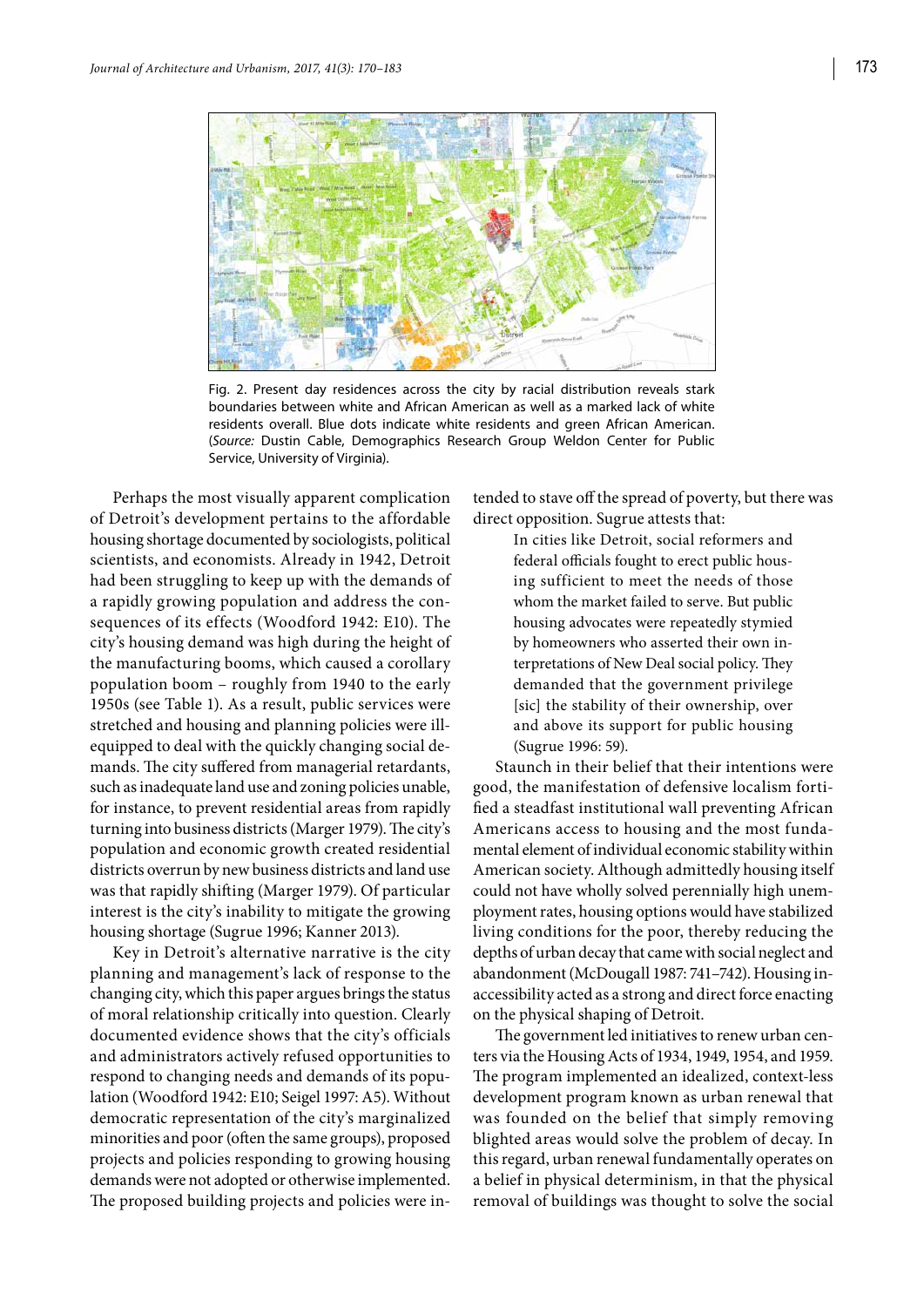| Political leadership |            | Census data |            |            | Potentially significant events           |                                                                                   |
|----------------------|------------|-------------|------------|------------|------------------------------------------|-----------------------------------------------------------------------------------|
| President            | Presidency | Date        | Population | Difference | Detroit                                  | <b>Nation</b>                                                                     |
| Roosevelt (R)        | 1901-1909  | 1900        | 285,704    | $+180,062$ |                                          |                                                                                   |
| Taft $(R)$           | 1909-1913  | 1910        | 465,766    | $+527,912$ |                                          | WWI (1914-1918)                                                                   |
| Wilson (D)           | 1913-1921  |             |            |            |                                          |                                                                                   |
| Harding (R)          | 1921-1923  | 1920        | 993,678    | $+574,984$ |                                          |                                                                                   |
| Collidge (R)         | 1923-1929  |             |            |            |                                          | 1929 Stock Market Crash                                                           |
| Hoover (R)           | 1929-1933  | 1930        | 1,588,662  | $+54,790$  |                                          | Great Depression (circa 1930-<br>1945): New Deal (1933-1936)                      |
| Roosevelt (D)        | 1933-1945  |             |            |            |                                          | WWII (1941-1945); 2ND Red Scare<br>$(1947 - 1954)$                                |
| Truman (D)           | 1945-1953  | 1940        | 1,623,452  | $+226,116$ | Race Riots (1943)                        |                                                                                   |
| Eisenhower (R)       | 1953-1961  | 1950        | 1,849,568  | $-179,424$ |                                          | Civil Rights Movement (1954-1966)                                                 |
| Kennedy (D)          | 1961-1963  | 1960        | 1,670,144  | $-156,081$ |                                          | Civil Rights Movement (1954-1966)                                                 |
| Johnson (D)          | 1963-1969  |             |            |            | Race Riots (1967)                        | Civil Rights Movement (1954-1966)                                                 |
| Nixon (R)            | 1969-1974  | 1970        | 1,514,063  | $-310,695$ |                                          |                                                                                   |
| Ford (R)             | 1974-1977  |             |            |            |                                          |                                                                                   |
| Carter (D)           | 1977-1981  |             |            |            |                                          |                                                                                   |
| Reagan (R)           | 1981-1989  | 1980        | 1,203,368  | $-175,389$ |                                          | Economic Recession (1980-1982)                                                    |
| H.W. Bush (R)        | 1989-1993  |             |            |            |                                          | Iraq war                                                                          |
| Clinton (D)          | 1993-2009  | 1990        | 1,027,974  | $-79,704$  |                                          | North American Free Trade<br>Agreement (1994)                                     |
| G.W. Bush (R)        | 2001-2009  | 2000        | 951,270    | $-237,493$ |                                          | <b>Housing Market Bubble</b><br>$(2002 - 2009)$<br>Stock Market Crash (2008-2009) |
| Obama (D)            | 2009-2017  | 2012        | $713,777*$ | $-12,302*$ | <b>General Motors</b><br>Bailout (2009); |                                                                                   |
|                      |            | 2013        | 688,701*   | $-25,076*$ | Chapter 9<br>Bankruptcy (2013)           |                                                                                   |

Table 1. Social, economic, and political influence on Detroit

\*estimated populations

(Source: Population adapted from United States Census Bureau – www.uscensus.gov.)

problems they displayed. Whether one believes in physical or environmental determinism in practice, the program's apathy toward the lives of those affected by the policies was explicit, and the effects on the wider City of Detroit unambiguously negative.

The Kerner Report reports that urban renewal "has demolished more housing than it has erected" (1968: 480). Since the rate at which housing was removed from the housing market exceeded any effort to rebuild, the federal program enacted to address housing conditions simply exacerbated the already desperate situation of those in need of housing. The report acknowledges that urban renewal initiatives were often merely displacing residents of blighted areas, but argues, "we *believe* that a greatly expanded re-oriented urban renewal program is necessary to the health of our cities" ([emphasis added] Kerner *et. al.* 1968: 480), regardless of the fact that there

was no provision for dealing with the people displaced by the renewal programs. This trend of removing housing without providing or at minimum planning for an alternative means continued on for decades. One citizen remarked as late as 1997 that she was "unhappy with the demolition of public housing because it left low income people with nowhere to go" (Seigel 1997: A5).

The lack of democratic representation, housing shortage due to population increase, and systematic demolition of unsightly housing precluded the possibility of sustainable life for the economically and racially disadvantaged. But these factors also tell us what the moral relationship of the city's officials to its most socially vulnerable and economically insecure was: they were certain they did not have the resources available to help the under or poorly housed, but they did demolish existing housing. At times explicit displacement of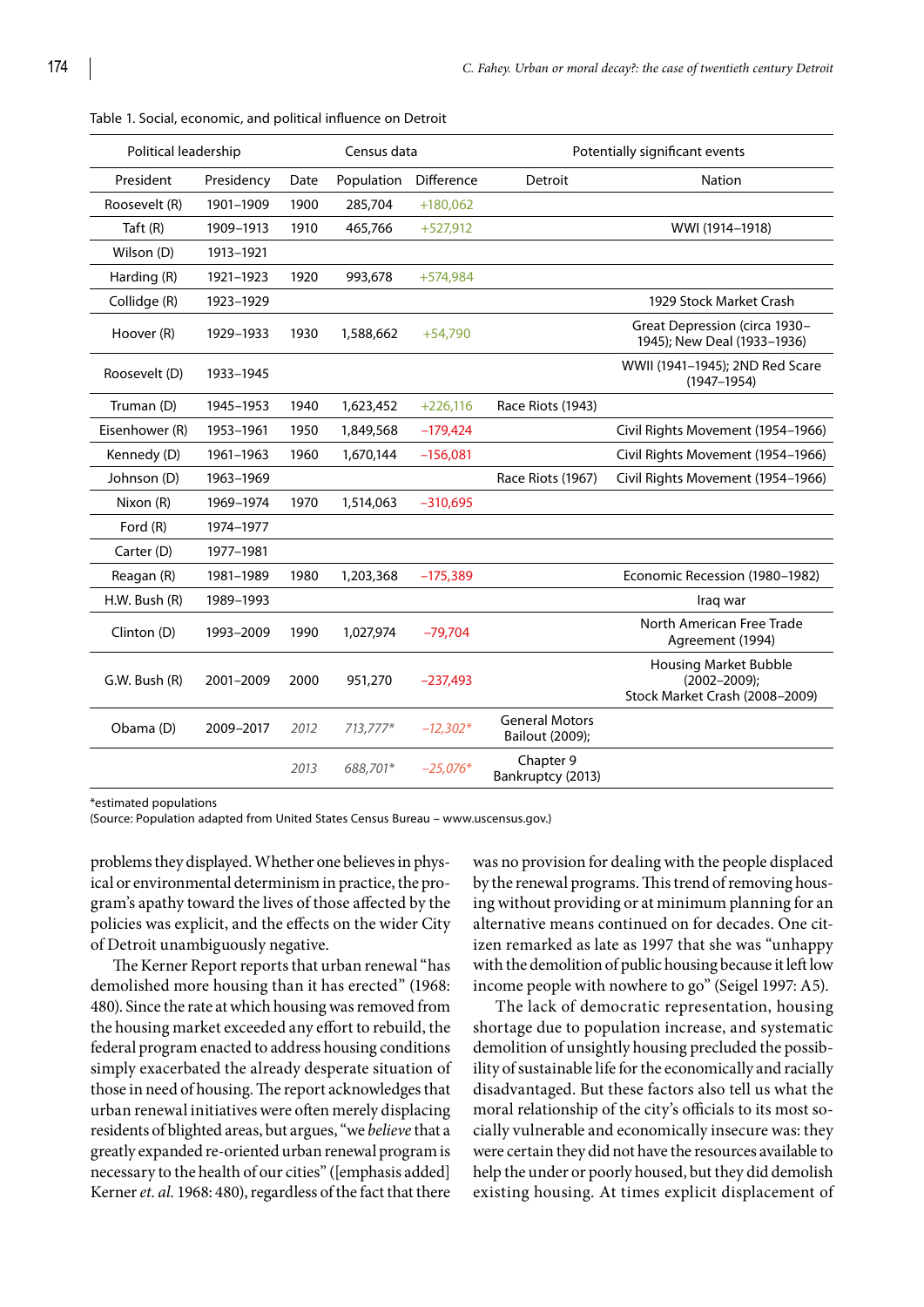responsibility occurred as African Americans were held wholly responsible for their situation: "To white Detroiters, the wretched conditions in Paradise Valley and other poor African American neighborhoods were the fault of irresponsible blacks, not greedy landlords or neglectful city officials" (Sugrue 1996: 216). The judgment-laden views of the poverty-ridden blacks effectively dismissed others of any potential responsibility for the state or condition of the other (Wacquant 1997). In order to have taken the marginalized people's position into account, the city – both its officials and residents – would have had to operate with a more inclusive or representative notion of the public and public interest, a specific instance of which would have required effectively addressing the housing shortage. By position, the city officials held the responsibility to act in the public's best interest. Yet as Sugrue shows, the city officials had a number of opportunities to take different courses of action on affordable housing and unemployment but actively chose otherwise due to ideological positions as opposed to nonnegotiable barriers.

The characterization above depicts a widespread preclusion of moral relationship, because the basic foundations required for moral relationship, as defined by Cavell, were non-existent or inoperative.<sup>7</sup> In order to recognize the other and take into account their position at all, there were certain moral obligations that would have to be upheld. Addressing the housing shortage with practical and effective solutions through the administration of policies and legislation and administrate a program to reduce the disparity of resource inequality apparent in the city would have been a requirement of upholding moral obligation. Instead, what little inner city affordable housing there was was razed. Meanwhile those able to secure FHA loans were buying homes in the new suburban developments outside the city, thereby taking with them any possibility of supporting an inner city economy that could support the poor or otherwise stave off the onset of widespread poverty. Their movement to the suburbs was the budding residential ideal of the latter half of the 20<sup>th</sup> century. In this configuration, in which whites are able to leave the city (a.k.a. the white flight), those that remained behind in the city were largely African American (Kerner *et al.*  1968; McDougall 1987; Sugrue 1996). The result is the racial ghetto bluntly described in the Kerner Report (1968: 236), not as a result of race and economy, but rather of neglect and abandonment.

## **Un-acknowledgement**

The lack of democratic representation in combination with an affordable housing shortage and active housing stock reductions led to a struggle for subsistence that was dealt with outside the mechanisms of modern democracy.8 The public fora, or formalized democratic processes of the city, state and nation, did not address the lack of democratic representation, the affordable housing shortage, or the reductions of existing housing stock. The result was competition between the white working class and African Americans of all socio-economic strata to secure their standing in the housing and job markets. The outcome features amongst the first instances in which whites were in direct competition for the same resources as African Americans, in the sense that whites and blacks had not previously been in direct competition for the same jobs, housing, schools, and other essential resources. The subsequent denial, in that there was unequal access to these resources, suggests that forces were at play keeping African Americans from securing equal access.

The promises made in the New Deal, begun in the early 20th century, raised hopes and aspirations of all Americans, and the civil rights movement raises the expectations of African Americans to take an equal part of the federal government's promise to all its citizens. The deal was generally a response to the Great Depression that was intended to both lift people out of poverty and prevent another major economic depression. The response included a large bank bail out, increased market securities, and investments in social programs, such as social security, government employment, and minimum working standards including minimum wages and maximum hours. The national mood of entitlement and aspiration "created a sense of crisis among [white] homeowners. Both their economic interests and their communal identities were threatened," by the presence of African Americans in their neighborhoods and thereby their community (Sugrue 1996: 214). The crisis manifested in creating self-segregated neighborhoods and city abandonment, or the white flight, in favor of the exclusivity of the growing suburbs.

In an effort to define the self-identity of the two groups, a sociological study subsequently examined the aspirations of Detroit's suburban whites helping to clarify the point of contestation. The study provides two theories for describing the compelling-ness of the suburbs over the city: "One theory argues that suburbs are vast shifting and sorting units in which the White middle-class person chooses a community that fits his values and life goals. Another theory argues for the changes which persons undergo once they come into the social world of a given community" (Marger 1979: 337). In either, the case of selection or of socialization, "[Whites] fail to realize that the blacks who enter their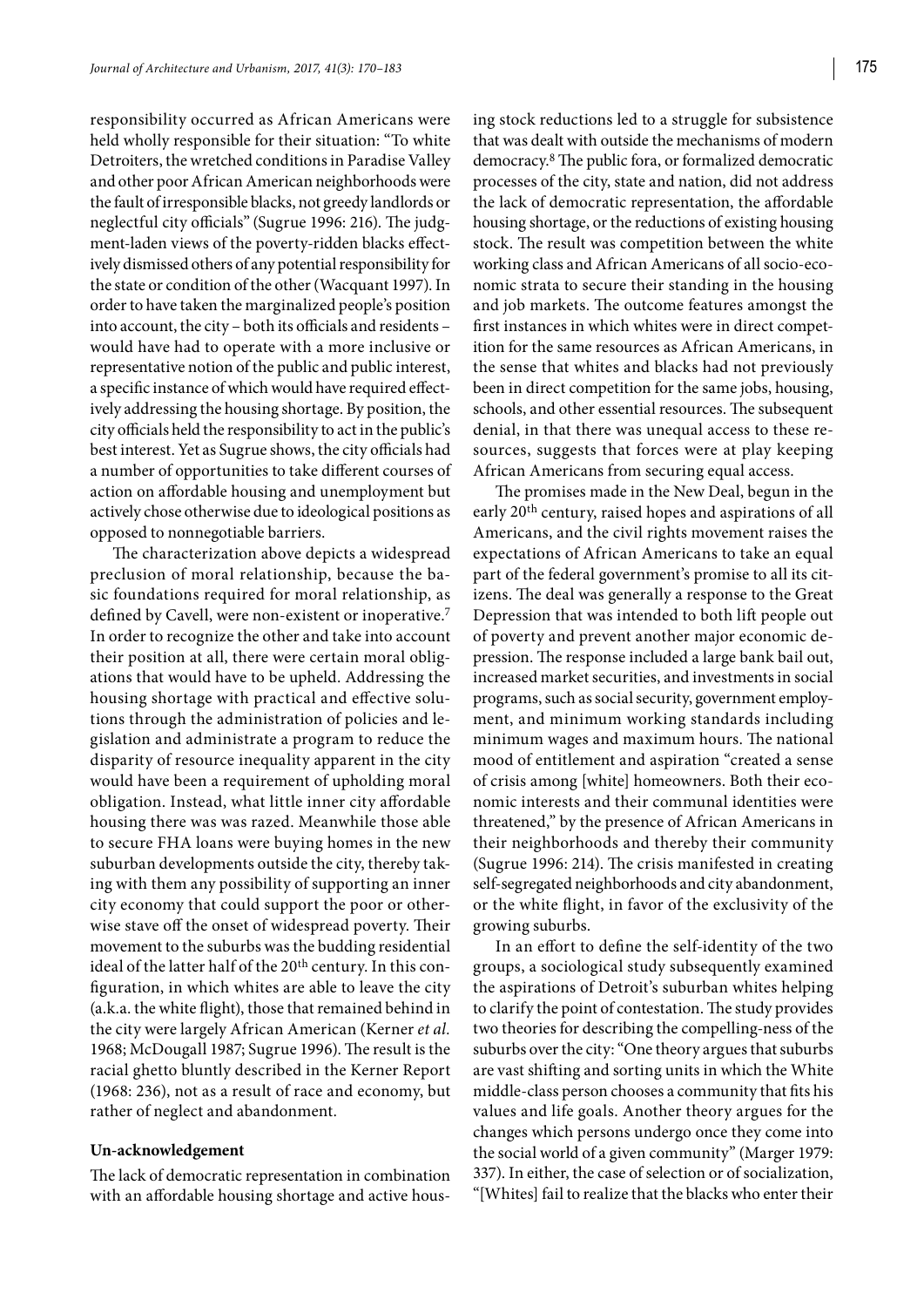neighborhoods would resemble them in [both] social and economic standing" (Marger 1979: 109). Similarly, contemporary political historian and theorist Danielle Allen discusses the reoccurring powerful rhetorical device of oneness in the political realm. She draws our attention to the role the concept of unification and oneness played in the America's history, focusing on how oneness was used in the context of school segregation, and raises the question as to whether, "the rhetoric [was] supposed to unify, once again, Southern and Northern whites, or was it at last to unify white and black?" (Allen 2009: 15). The lack of recognition or the lack of oneness, amounts to a kind of disinterestedness serving to (self)justify the actions of moral autonomy from the other. The autonomy serves to uphold a particular form of community – a community that insulates itself, not just from the physical intrusion of perceived outsiders but, from the most basic moral concerns directed at and emanating from such outsiders. Thus, the refusal of the white community to recognize themselves in the other, or the refusal of a black and white oneness, is a core operative factor in the shaping of Detroit's urban story through the latter half of the 20<sup>th</sup> century.

Questions of democratic representation, an ideologically induced affordable housing shortage, together with evidence of actively not building housing and turning down opportunities to build it are not just practical oversights and shortcomings. There is activity to address the presence of the ghettos through urban renewal, effectively just reducing ever more the low-income housing supply in the midst of a huge affordable housing shortage. Understanding the cumulative effects of the general state of things – in terms of democratic representation, ideological marginalization, employment access, housing access, little tangible response by the city, and federal urban renewal initiatives – quite clearly accounts for the resulting abandonment and self-segregation of the city. Yet, the question must be raised: why was there no direct and concerted effort to help reduce the breadth and depth of poverty in the city? Would such a lack of engagement with the poor absolve one of moral obligation to the poor?

#### **Cavell's moral contradiction in use**

In an effort to delineate where morality and moral responsibility lies, the analysis looks to the moral philosophy of Stanley Cavell. Cavell's moral account provides a conceptual framework for theorizing in what capacity buildings, and by extension larger segments of the built environment, can hold moral use. To begin with, the term use remains distinct from the term function often used with widely varied meanings in architecture's Modernist discourse. Rather it is here used in the distinctly Wittgensteinian sense. Wittgenstein states in the *Philosophical Investigations* "the meaning of a word is its use in the language," leading us to infer that meaning is defined as use, which is to say, use is meaning (Wittgenstein 1951: §43). In application, what counts as use becomes the focus of investigation. In the context of architecture and its potential morality, the remark suggests that if buildings have use they have meaning. To locate buildings' meaning we must first understand their use. Use, in this analysis, is not limited to the debates of architectural functionalism, which pertain to the development of a building aesthetic as opposed to a kind of forensic investigation. Whilst the investigative framework is potentially clarifying of many other mischaracterizations of architecture, it more significantly reveals instances in which use indicates moral use*.* In other words, if there is moral use there is moral meaning, and similarly if there is moral meaning there is moral use. The goal in establishing cases in which buildings can be shown as having moral use, is to determine whether they may serve further as a conduit of moral relationship. Thus, the outstanding question in this analysis is precisely how buildings are moral, which is to say for which uses buildings are taken as moral.9 Because if use can be located, its corollary – meaning – is too. But first, let us establish more firmly what is here, and subsequently, meant by moral and moral relationship.

Morality demands acceptance and mutual understanding, as Cavell argues in *The Claim of Reason.* He writes, "one human being confronts another in terms of that person's position, and in a mode which acknowledges the relation he is taking towards it," setting the first criterion of moral relationship in epistemological terms (Cavell 1979: 325). Acknowledging requires an understanding of the other's position and an understanding of both the position one is coming from and the mode in which one engages. The second criterion establishes which actions count as morally motivated, or that, "what is required in confronting another person is not your liking him or her but you being willing, from whatever cause, to take his or her position into account, and bear the consequences" (Cavell 1979: 326). Cavell's point is that there is no possibility of moral relationship, that there cannot be moral relationship without some knowledge of the other. Knowing requires, for instance, at least some understanding of the person's socio-cultural context, especially their values and belief systems, which is to say a kind of engagement with the other. Thus moral relationship is defined in part as knowing the other.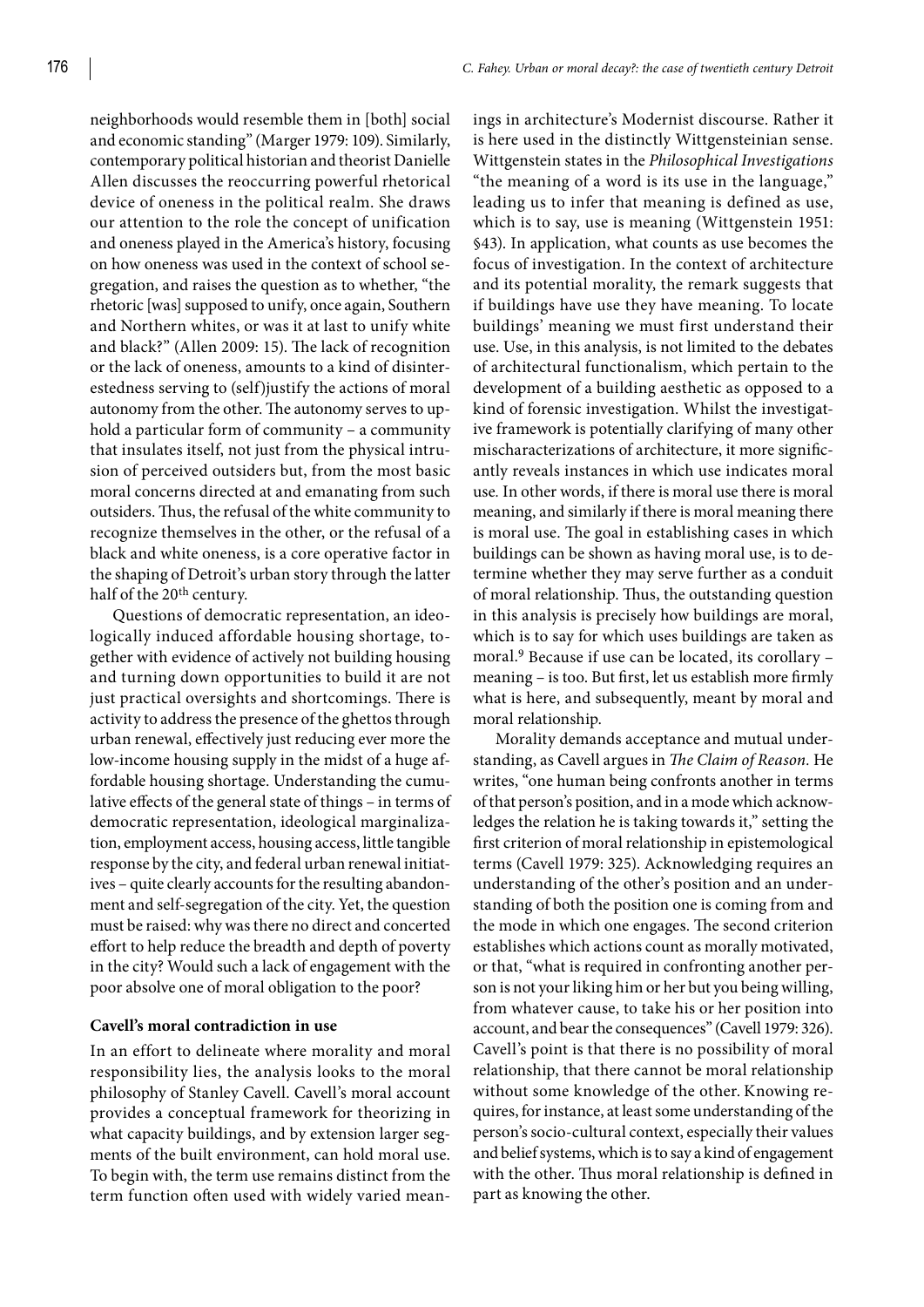However, it is not to say that if there is no engagement, morality is by definition precluded. One can still act in such a way that one may consider moral without engagement, however one cannot have held prior moral intent nor moral relationship. Furthermore, engagement alone does not guarantee morality, for one can be in dialogue with another and act immorally or amorally. Instead, knowing establishes the boundaries of moral appraisal, but is not equated with moral action.

It is this aspect of morality in architecture that seems often overlooked in favor of moral appreciation or evaluation, yet moral relationship is both integral and critical to the building process. Taking another's position into account and bearing the consequences of doing so is effectively what developers, architects, planners, city managers and other key stakeholders do, or at least *ought to do* when they set out to create a building or revitalize a neighborhood. It is their *responsibility* as built environment professionals to both know and respond to the socio-political climate in which the other operates. It is not just their responsibility within the codes of professional ethics, but their moral responsibility as individuals participant in the relevant socio-cultural context.10

The third key criterion of moral relationship as accounted for by Cavell is agreement. Cavell professes:

> To the extent that responsibility is the subject of moral argument, what makes moral argument rational is not the assumption that there is in every situation one thing which ought to be done and that this may be known, nor the assumption we can always come to agreement about what ought to be done on the basis of rational methods (Cavell 1979: 312).

Instead of mindlessly guiding our actions according to principles, theses and doctrines, we are left to get to know ourselves and one another to decipher what is appropriate action. The statement dismantles the assumptions underpinning our universals, leading us to fall back on knowledge in a renewed sense. In doing so, the third criterion supports the first two by creating a mutual dependence between knowledge and acknowledgement. Cavell states:

> [Moral argument's] rationality lies in following the methods which lead to a knowledge of our own position, of where we stand; in short, to a knowledge and definition of ourselves (Cavell 1979: 312).

In this reality, agreement plays a critical role, suggesting not only is there a kind of mutual understanding required for the possibility of moral relationship,

but that knowing oneself occurs in relationship to another, in the sense that we derive an understanding of ourselves as a result of identifying how we differ from another. The ability to relate then rests on the understanding of self and other, without which the ability to secure agreement is precluded.

## **In use**

Regarding cities and buildings, there are an infinite number of actions taken that implicitly, explicitly, tacitly, or overtly require knowing and agreement. The practice of building is itself a process based on a series of agreements (Wittgenstein 1951: §241–242).<sup>11</sup> Some of the agreements predate the individuals enacting them, such as use of certain materials, the particular compositional configuration of a floor plan, or a predefined decision-making process. Predating agreements may also describe building's tradition and its conventions.12 For instance, the conventions of drawing a series of plans, sections and elevations communicating the building's construction are based in prior agreement about the way of doing things. We could communicate building plans in languages, or through a series of detail drawings along with a largescale model. That we have chosen to use drawings in the way that we do is partly because of our collectively having done so, but certainly not entirely because it is objectively the most practical, obvious or only way of communicating the building plan. Along a similar vein, the particular tradition of placing a dedication stone on public buildings, which details the project date and key stakeholders in the building's construction, is also an agreement about the way of doing things. The practice signals a valuing of the Western calendar and attribution of powerful patrons, but it is not a universal practice – not within Occidental culture, and certainly not across global cultures.

While there are many more types of agreement related to building than can be accounted for here, such agreements establish what we do, which positions we respond to, take into account and bear the consequences of. Agreement determines:

> the way in which the arena and court of play *marks off* what will count as our responsibility and our concerns. The *problems* of morality then become which values we are to honor and create, and which responsibilities we must accept, and which we have, in our conduct, and by our position incurred (Cavell 1979: 325).

The question then is what counts as the city's concern within the general boundaries of moral relationship sketched out above?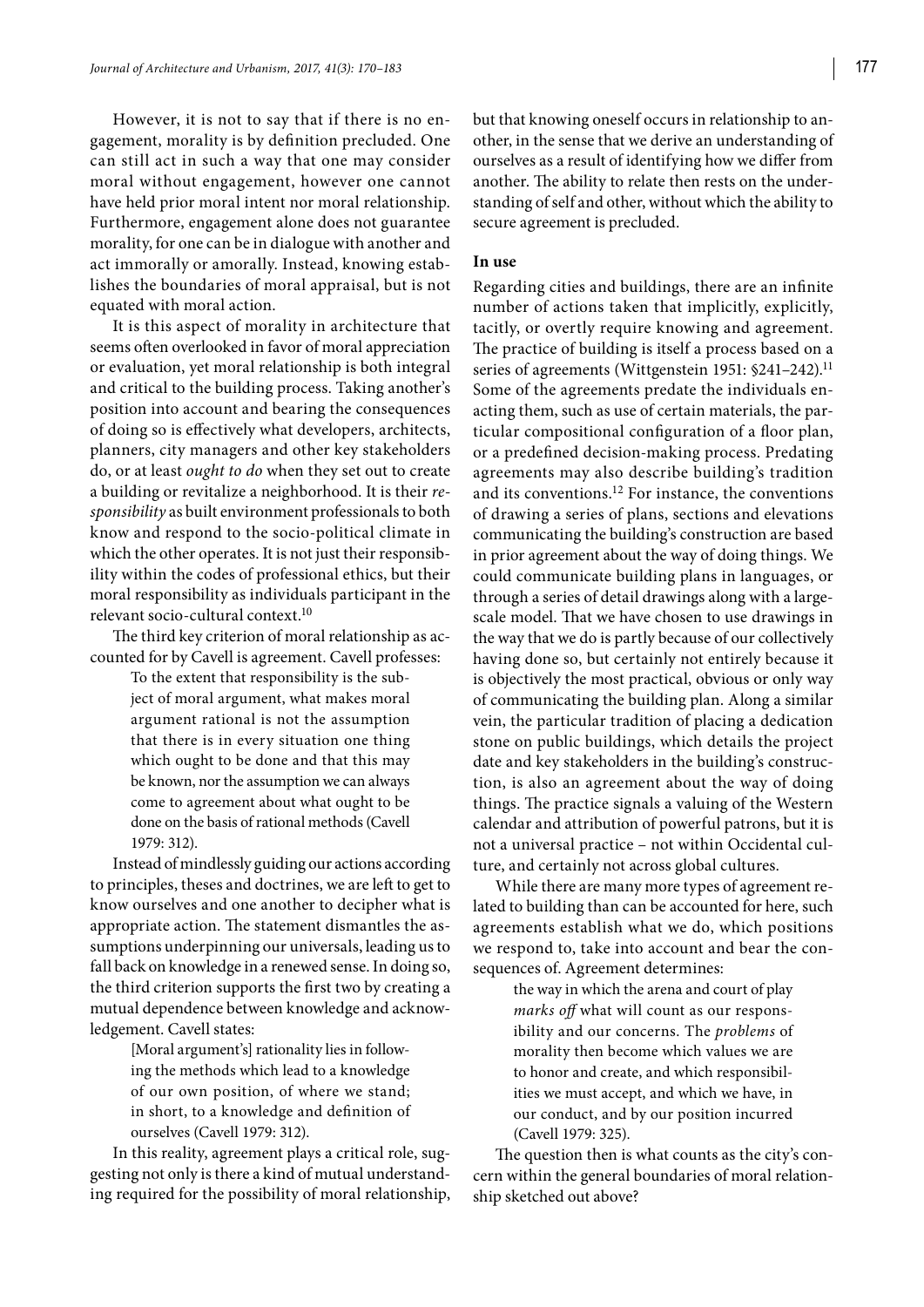The concern within the general boundaries of the city's moral relationship appears to be its self-defined moral intent and a broader overarching idea of moral relationship as defined by its citizens.13 An indication of the public moral stance is captures in the 1955 Spirit of Detroit statue. The statue figures prominently in the consciousness of the citizenry, and is often attributed as the symbol of Detroit. It's inscription is the morally upstanding statement "Now the Lord is that spirit, and where the spirit of the Lord is, there is liberty," which describes the beliefs, attitudes and value systems of the city as an institution and the people that inhabit it. Yet, liberty broadly construed seems to have been lacking in the portrayal of restricted participation in the economic and housing market. Taking the inscription as an implied indication of the city's moral stance, did it uphold its own values? And did it meet the expectations of the citizenry who also held these values? We can never know absolutely, but an appraisal of the city's relationship to all its citizens can be proffered. One building, it is argued is particularly revealing.

Amongst the most pronounced examples of the disparity is the Renaissance Center, a commercial complex built on the Detroit riverfront in 1977 (see Fig 3). The center, colloquially known as the Ren Cen, was promoted for its potential to solve the problems of poverty and economic decline in Detroit by economic effect. Privately financed by investors and through fundraising events organized by heir of the Ford Company, the Renaissance Center was a significant private undertaking.14 The desired effect to generate local capital was assumed to indirectly generate the broader and more comprehensive economic stimulation so desperately needed. The belief was that a better economy would in itself solve the city's festering social problems rooted in chronic unemployment and catapult the city back to national and international significance. Promoting the project, Mayor Coleman Young is quoted as saying, "the entire world will see that Detroit, which was once declared dead, is indeed alive and well and that we have recovered from the maladies of our part" (Stuart 1979a: A10). Given this and similar claims, the building was presented as a partial solution to Detroit's economic woes.

The economic trickle down model was widely supported, particularly by the politically conservative acolytes of Ronald Reagan. In some regards, the economic model worked as there were some successes in stimulating economic growth. Washington Boulevard was renovated, and further investments were made in other parts of the city by the General Motors Company (Stuart 1978: A18; Stuart 1979a: A10; Stuart 1979b: A20). Yet, the project failed to meet the optimistic economic ambitions of the developers, investors, and the city, or otherwise serve as an impetus for others.



Fig. 3. Juxtaposition of a warehouse house with the Renaissance Center's luxury hotel and conference center (Source: Philip Hall)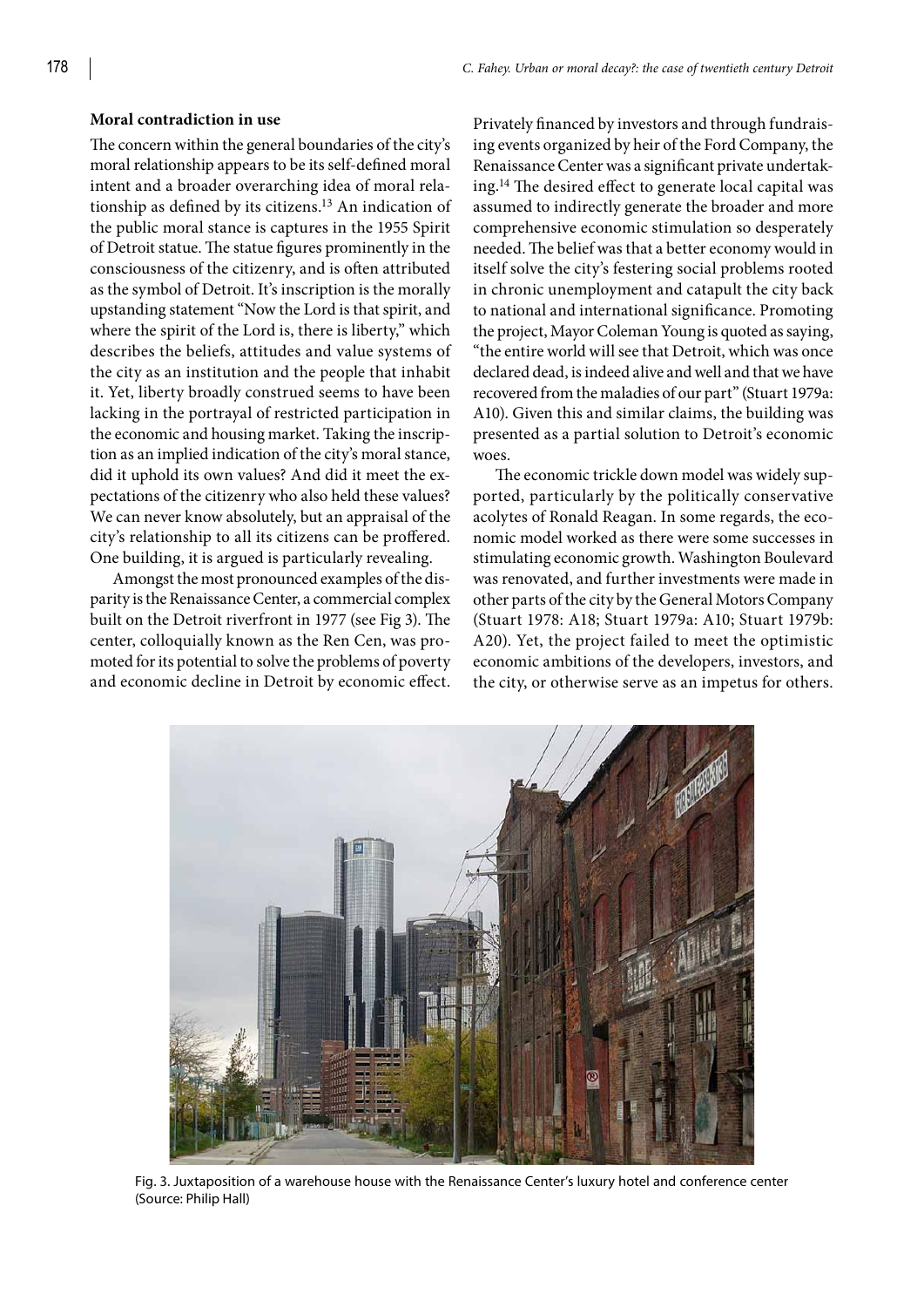Shortly after the completion of the project, complaints were reported that:

> the center has "stolen" tenants from other downtown buildings […]. The result is a daytime shift of activity across downtown, with the action moving toward the southeast corner toward the river where the Renaissance Center is located [… Thus the development] merely rearranged what downtown activity already existed (Stevens 1977).

New investments, businesses, and jobs had not been created by the mere presence of the building within the city, resulting in the general sentiment that the project had not lived up to its promises. Time has shown that the economic upturn sought after did not come.

The building itself is sited in such a way that isolates it from the city. Jefferson Avenue sits between the edge of downtown and the building's entrance, occupying approximately three hundred feet in width, or the length of an American football field. The avenue is broad enough to allow for three lanes of traffic in either direction, with wide sidewalks and shoulders, as well as amply planted medians. The sheer size of the road, in combination with the relatively high speed of traffic, creates a significant barrier between the downtown and the Renaissance Center. On the other side of the Renaissance Center is the riverfront of the Hudson River. Since there is little or no development on either side of the project, its placement was effectively like an island accessible only by car from roads quickly leading out of the city into the posh northeastern suburbs or to Ann Arbor to the west. Given the site plan's spatial composition and the project's physical isolation, there is little possibility for relationship with the rest of the city. Architectural critic Paul Goldberger's reading is similar, stating that the building, "sets itself apart from Detroit, so dramatically that one almost feels compelled to question the developer's assertion that the project represents a 'vote of confidence' in the city" (Goldberger 1977: 16).

The site plan is not the only point at which the building's spatial composition reveals the intended isolation from the city's public.<sup>15</sup> The building was not originally intended for public use, but rather for hosting the business and political elite. Whilst the commercial programming of the space may seem a practical solution, particularly given the economic aspirations of the project, the planning for an abundant amount of office and hotel space in an increasingly unpopulated city seems unnecessary if not excessive. The apparent excess is only exaggerated when considering both the low-income housing shortage and the redundancy of building type within the downtown area, particularly in light of the downtown vacancy rate. Further, the building itself allowed limited public access, to lobby spaces only and where fine attire was a strictly held entry requirement. Given the planned use and configuration of the spaces, there was evidently no intention to inclusively engage the public. The building provided space only to those in the socio-economic strata that were able to afford the fine attire required for entry.

The idea that the investors and city officials meant to do nothing about the situation in Detroit is not an accurate description. However, what the key decision makers intended to do, in the case of the Renaissance Center, displays a superficial understanding of the problems faced and a primarily self-interested motivation (because of potential economic benefits). While it is impossible to ever conclusively know whether the project would have been successful had it embraced the reality of the city's moral context instead of isolating itself to address the concerns that appeared most suited to their (economic) interests, what is clear is a moral contradiction in the promotion of the project to the city's residents. The politicians and private stakeholders claimed the building would help everyone and create for everyone a better city by helping to create a better economy for everyone.

The stakeholders' claim about the impact the building would have on the city and its people may not have had discernable moral intent but it certainly can be morally appraised. On the one hand the private stakeholders of the Renaissance Center take a morally isolated position (in that the project explicitly does not directly address in use or otherwise engage the societal problems within the city) and yet at the same time continues to make public moral appeals to the same people whose concerns they have already opted not to concern themselves with. The discrepancy is itself concerning, and the question must be raised as to whether the stakeholders could have garnered the public support necessary without fallacious moral arguments appealing to the greater public good. What is clear looking at the socio-political context is that they could not have achieved the public support for the project without the appeals to the greater public good, as public opposition could have halted the project through planning commission and city council, as well as damaged the public image of corporate financers. Furthermore, it is unclear whether the building's stated intent was not just a political statement to appease locals, or whether the statement was something that they themselves intended to uphold, hence the apparent fallaciousness of the claim.

It is of course possible that the project had greater meaning for the city than simple economic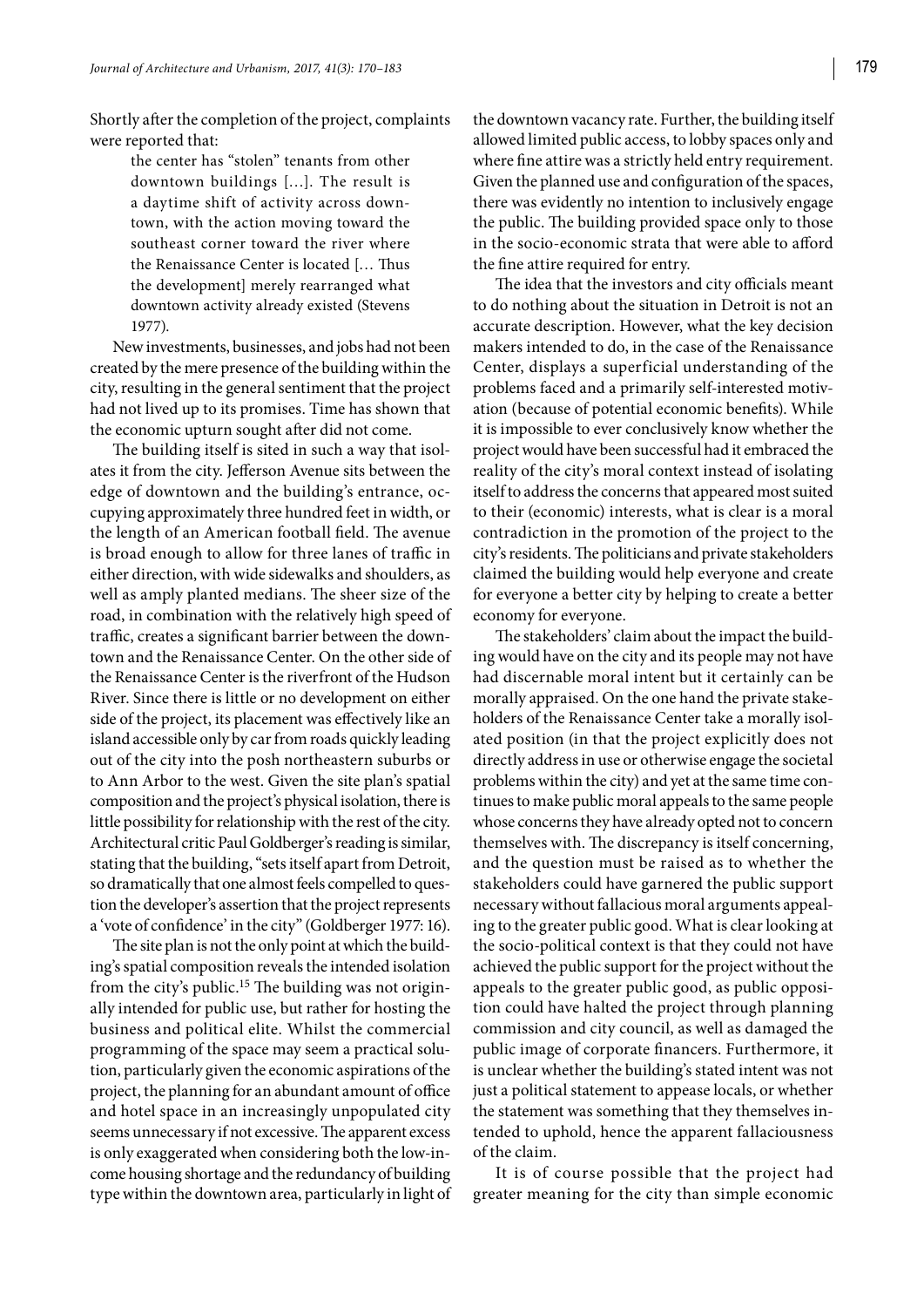regeneration. The building may have served more as a beacon of hope for the future, for faith in achieving a new and better future. There is evidence to suggest as much is true. Within a year of the project's completion, a survey was conducted on residents' perceptions of city, in which:

> city suburban, black and white residents were expressing greater faith in the city's future than they did in 1976 and 1977. Only 47 percent of those polled in 1976 felt optimistic about the city […] Today, the percentage has rise to 71 percent. Relations between the city police force and residents are viewed more positively, but confidence in public schools continues to slip. [paragraph] The greatest confidence […] was among lower-income adults, upper-income blacks and black homeowners. Those who were found to be most pessimistic were residents of the suburbs, upper-income whites and suburban homeowners (Stuart 1978: A18).

The results show that city and area residents remained divided, but that those who served to benefit the most from a renewed city were also the most optimistic about its potential effects. Perhaps it was that the suburban residents, who were more economically able, remained skeptical preventing them from providing the critical support necessary for the new project to survive. As it was though, the building could be meaningfully held as a symbol of sorts to the inner city residents of Detroit for future opportunity, as it served as a visual reminder that the building itself failed to deliver its promises.

Given the criteria for moral relationship, the basic mapping of relationships, what use – *moral use* – can the Renaissance Center hold?

Although the stated intentions may superficially be taken as morally upstanding, the intentions are testament to the lack of understanding and lack of relationship between the city and city officials to its people. This is evidenced by the lack of response to the peoples' precise needs and circumstances. Ford and his investors may have taken up the project out of a generally good moral sense, but the execution and underlying motivations are directly linked to an individualized sense of individual gain, not a shared one. This is not to say that moral relationship is only possible when no one benefits from the relationship in question, but rather that an individual's personal benefit is not the basis for relationship.

It appears as though the individual interests of the project's stakeholders were the only directly engaged during in the conception of the Renaissance Center.

Taking this as the case, the building's stated moral intent is reasonably sound only insofar as an elitist understanding is able to capture the cares and concerns of the urban poor. That the stakeholders did not meaningfully consider the broader public interest may go someway to explaining why they were not able to achieve the project's implied social objectives or its moral purpose. Buildings depend on people to give them use, to give them meaning. Without engaging the people, and without giving them a means of engaging it, it is no surprise that the building quickly found itself without strong local support.

The precise socio-cultural circumstances in Detroit – whether good or bad – were not engaged, making it difficult to understand how a project as ambitious as the Renaissance Center could have reached the lofty goals believed. As it was, the project was conceived from the perspective of the economic elite, which is to say, one that in this regard was not engaged with the circumstances of the urban poor. Thus, the building's stated moral intent was reasonably sound only insofar as the economic and political elite's understanding was able to capture the cares and concerns of the urban poor. The project claimed to solve the city's social problems oddly enough through pure economic initiatives divorced from any social or political initiative aimed to directly respond to, or even acknowledge as worthy of recognition, the needs of the citizens.

There was no clear intent of helping the urban poor, particularly the economically underprivileged and African Americans, but rather there appears to have been an aim to mold the city into what a city ought to be socio-economically: a burgeoning economic hub bustling with the business activity the investors profit from. If the building's intentions are understood as economically motivated, on the basis of a trickle down model, the moral intention is at best suspect. As such, Ford's initiative may have appeared to have good intentions, but remained incapable of success because of a lack of genuine or substantial engagement with the problems it was intended to solve. The failure to meet its presented moral intentions was and remains an indication of the disparity between the building's intended or claimed moral use and the resulting or actual moral use. Because the building did not engage the city's particular circumstances, as detailed earlier, but rather remained wantonly ignorant, rendering any genuine possibility of moral use absent. Instead, the project can today be understood as immoral from its conception because there were evidently no grounds on which moral relationship could have taken place. Even on the least demanding reading of knowledge of others that, for Cavell, is indispensable prerequisite for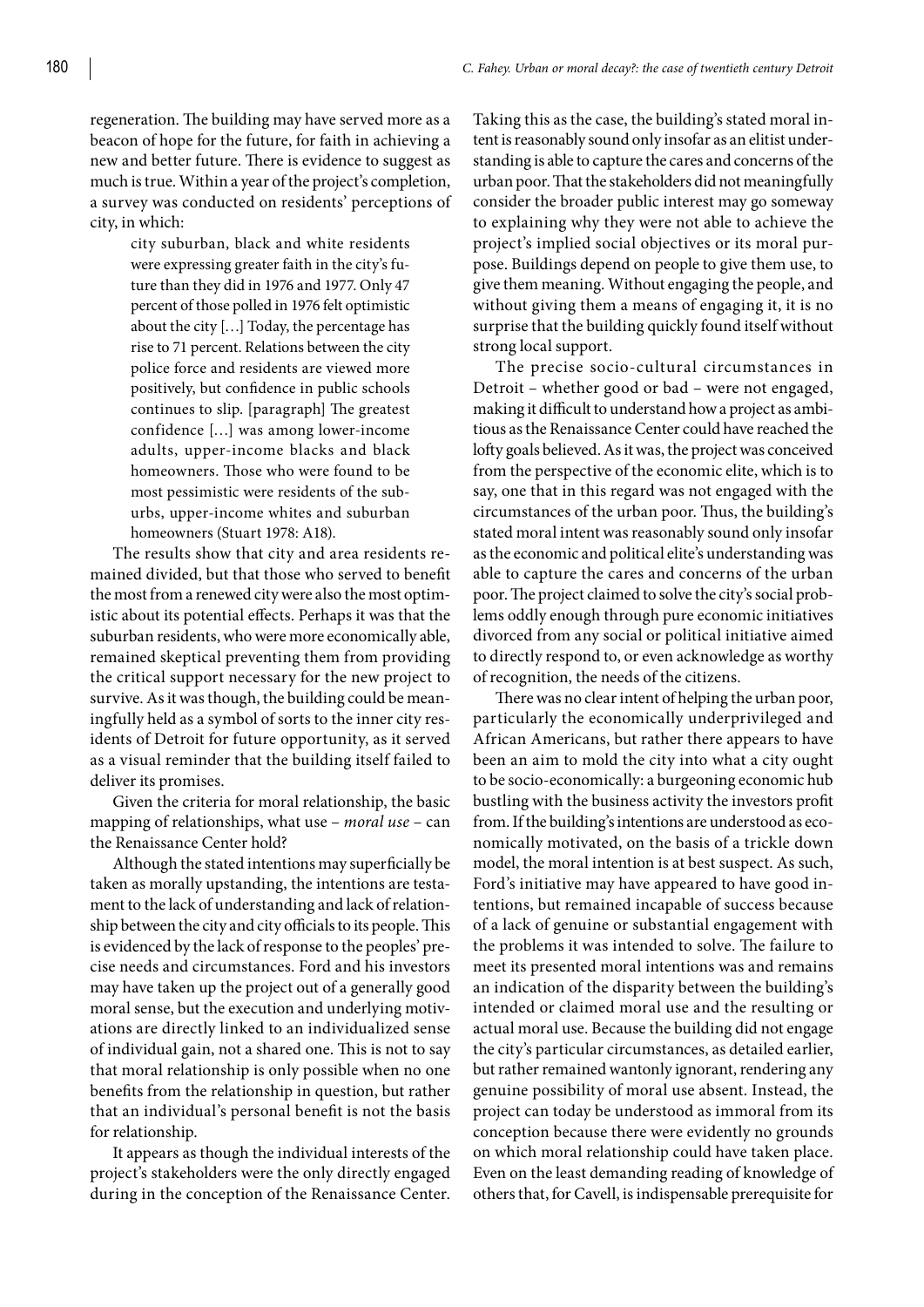moral (inter)action, the City of Detroit appears to have acted in moral ignorance, while pursuing a course of moral(izing) action.16

## **Conclusion**

Buildings can be, and often are, used in ways that have implicit or explicit moral significance. Whether an existing building has lived up to the promises of its private and political stakeholders, a new one can conceivably meet the stakeholders' promises, or a re-visioning of an old building can re-enliven hope in a failed promise, buildings contribute to a moral position of those that design, fund and otherwise partake in the process of determining the form, composition, program, and function of a building. By way of example, the moral relationship embodied by the Renaissance Center depicts vast disparity between actual and claimed morality. This form of analysis relies on the premises that buildings can embody the knowledge and agreement required for (moral) relationship and that buildings artifacts of moral relationship, and therefore buildings are morally appraisable*.* In other words, reading buildings for their moral implications, leads us to assume that we can appraise buildings for their moral appropriateness. In the case of the Renaissance Center, we saw not just that the building has moral implication but that building's immoral use maybe viewed as a cause of the moral relationship's breakdown, or perhaps more provocatively, a symptom of moral decay.

To the degree that the moral analysis of the Renaissance Center has merit, the analysis certainly ought to have implications for contemporary Detroit. If we look to contemporary German society, which has referenced and continues to reference the atrocities of World War II as a way of engaging what it collectively intends to avoid, we see a society that engages in difficult conversations about their past and which takes regular action – at all levels of social life from the individual to the nation's president – to not repeat the errors of the past. Detroiters it seems should similarly draw on their experiences, as citizens and as a collective municipal body, to intentionally work against the actions or lack of action, and to not recreate the same configurations of unemployment and exclusion that was and arguably remains so epidemic in the city. How Detroiters accomplish this wiser and morally upright approach is hard to say, but certainly worth concerted and collective effort to investigate. Mumford promises that this effort will breath new life, one that we all learn from and seek to cultivate ourselves.

## **Notes**

- 1. The quotation is lightly paraphrased from Mumford, Lewis. *The City in History.* London: Harcourt, 1961: 243.
- 2. This essay assumes that cities are unique in their composition, resisting easy generalization, and that the term the city carries several meanings (sometimes, several at once), including but not limited to the following: the political constitution, including city officials, administrators and political figures, and the city as an institution; the people living in the city, or the residents and inhabitants of the city, their social, political, religious, and other belief systems; and the physicality and locality of city, which includes the climate and geography, the buildings and roads, as well as the trash and pollution. Context will disambiguate the term's intended meaning(s) in later sections.
- 3. The reference cited here are but three of numerous reports, editorials, and blog posts discussing the problem of Detroit. Typically, the laymen's view is framed in terms of pure economics or race.
- 4. Suburbanization is a low-density configuration that demands wider physical mobility and typically generates economic dispersion.
- 5. The Kerner Report was commissioned by the National Advisory Commission on Civil Disorders. The commission was appointed by President Lyndon Johnson with the intention of uncovering the causes of urban riots, of which there were many across the country at this time, and to recommend solutions. The report is named for the commissioner's chair, Governor Otto Kerner, Jr.
- 6. See "Mapping the 'Social Field of Whiteness': White Racism as Habitus in the City where History Lives" by Melissa Hargrove, "Places of Inequality, Places of Possibility: Mapping 'Opportunity in Geography' Across Urban School Communities" by T.L. Green, and "Race and the Distribution of Social Physical Environmental Risk" by Amy Schulz by way of evidence that the racial segregation can be geographically understood.
- 7. The lack of moral relationship does not eliminate moral obligation in Cavell. Additionally, Cavell has a unique position on relationship, one that is based in knowing, such that knowing someone but not having a relationship, specifically a moral relationship, does not absolve one of moral obligation to that person if, say, that person were in need of, say, protect from an attacker, or food while starving, or shelter from extreme weather, and so on.
- 8. Modern democracy does not refer to the neo-liberal democracies commonly thought of today.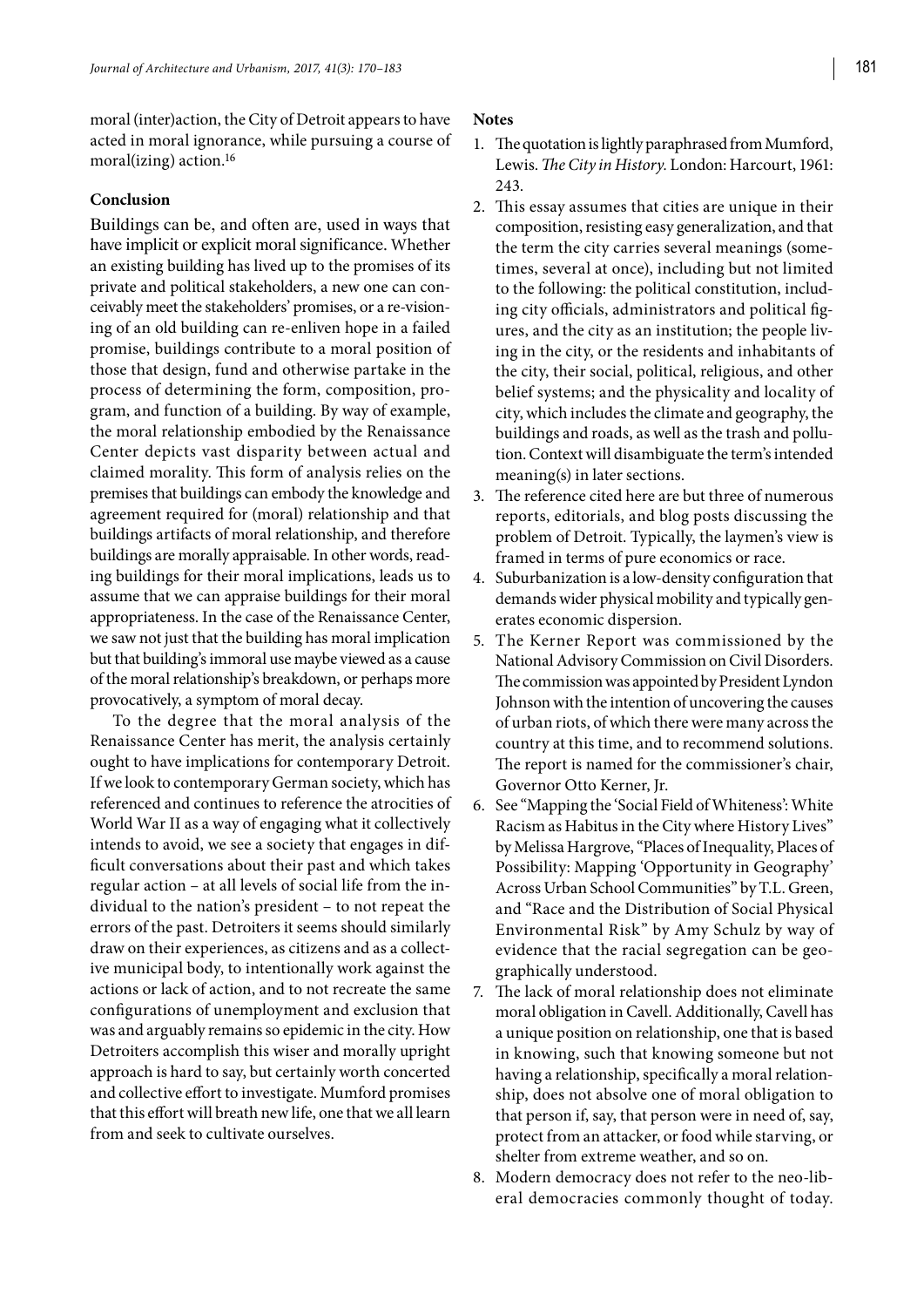The neo-liberal democracy of contemporary society does not appear in the United States until the Ronald Reagan presidency, whilst many of the issues Detroit suffers from took root well before Reagan came into office.

- 9. See "Buildings made Moral" by Pauline Lefebvre in *Architecture Philosophy,* for an example of another framework for understanding building morality.
- 10. See discussion on what constitutes a city (footnote 2).
- 11. For Wittgenstein disagreements only take place against the background of shared assumptions. Shared assumption, as the framework dictates, is a pre-requisite of agreement.
- 12. See Cavell's discussion on the natural and conventional in Chapter 5 of *The Claim of Reason* and Ben Tilghman's essay "Architecture, Expression and the Understanding of a Culture" in *Reflections on Aesthetic Judgement and Other Essays* for in depth discussions on the traditional and conventional as distinct from notions of habit.
- 13. The Republican Party would go onto hold its 1980 national convention in the Renaissance Center. Detroit local and leftist activist Grace Lee Boggs likely contended with the massive investment in the Renaissance Center and its use for elite events in the midst of Detroit's woes. Evidence of this hypothesized position can be found in the following quotation: "We must give up many of the things which this country has enjoyed at the expense of damning over one-third of the world into a state of underdevelopment, ignorance, disease and early death" (Boggs, Boggs 1974: 140). One of the things we must give up is luxury conference centers, or in the very least prioritize the well-being of all over the creation of luxury spaces.
- 14. The funds raised totaled \$337 million (approximately \$1.3 billion today adjusted for inflation) – a considerable sum of money in the midst of a local economic depression.
- 15. The reading of the Renaissance Center in this way – a commonly accepted mode of analysis in the architecture discipline – is deterministic in origin and could be related to Heidegger's notion of dwelling, in the sense that the way we live shapes our buildings and vice versa. The main difference between the Heideggerian model and the Cavellian one is the location of morality. For Heidegger it is moral to have an intimate symbiotic relationship with building, whereas for Cavell simply having the relationship itself is not enough. Only certain ways of engaging in the relationship are moral, whereas others can be immoral or lacking morality. For an in depth exploration into the relationship between

Heidegger and Cavell, see Cavell's own analysis in part one of *The Claim of Reason*.

16. In this sense it fails the third criteria, in which it fails not only the other but also itself in not recognizing or understanding their own position.

## **References**

- Allen, D. 2009. *Talking to Strangers: Anxieties of Citizenship since Brown v. Board of Education*. Chicago: University of Chicago Press.
- Boggs, G. L.; Boggs, J. 1974. *Revolution and Evolution in the twentieth century*. New York: Monthly Review Press.
- Cable, D. 2013. *Racial Dot Map, University of Virginia's Weldon Cooper Center for Public Research Demographics Research Group* [online], [cited 17 August 2015]. Available from Internet: http://demographics.coopercenter.org/racialdot-map/
- Cavell, S. 1979. *The Claim of Reason*. Oxford: Oxford University Press.
- Gordon, A. 2005. The creation of homeownership: how new deal changes in banking regulation simultaneously made homeownership accessible to whites and out of reach for blacks, *Yale Law Journal* 115(1): 186–226.
- Goldberger, P. 1977. A Modern Center in Detroit Sets Itself Apart from the City, *The New York Times*. 15 March, 1977: 16.
- Hackman, R. 2014. Police tell Detroiters to buy guns in the city riven by race issues and crime, *The Guardian* [online]. [cited 17 August, 2014]. Available from Internet: https:// www.theguardian.com/money/2014/aug/17/police-gunsdetroit-crime-race-cost-issues
- Kanner, G. 2013. Detroit and the Decline of Urban America, *Michigan State Law Review* 5: 1547–1564.
- Kerner, O.; John Lindsay, Fred Harris, Edward Brooke, James Corman, William McCulloch, I.W. Abel, Charles Thorton, Roy Wilkins, Katherine Graham Peden, Herbert Jenkins. 1968. *National Advisory Commission on Civil Disorders Report*. New York: Bantam Books.
- Marger, M. 1979. Ethnic Succession in Detroit Politics, 1900– 1950, *Polity* 11(3): 340–361.<https://doi.org/10.2307/3234313>
- Maynard, M.; Blunkley, N. 2008. *Motown is bleak as big three could become two*, The New York Times. 30 October, 2008: B1.
- McDougall, H. A. 1987. Affordable housing for the 1990s, *University of Michigan Journal of Law Reform* 785–786: 727–787.
- Mumford, L. 1961. *The City in History*. London: Harcourt.
- Romney, M. 2008. Let Detroit Go Bankrupt, *The New York Times*. 18 November, 2008: A35.
- Seigel, R. 1997. Detroit public housing units to be torn down despite housing shortage, *Michigan Citizen*. 29 November, 1997: A5.
- Stevens, W. 1977. Revitalizing Effect of Renaissance Center is Upgrading Detroiters' View of their City, *The New York Times*. 28 August, 1977: 26.
- Stuart, R. 1978. Building Plans in Detroit raising hope for future; reasons for optimism, *The New York Times*. 8 November, 1978: A18.
- Stuart, R. 1979a. Detroit Takes Convention News as a Sign Renewal is Succeeding; Next Target: Democrats, *The New York Times.* 24 January 1979: A10.